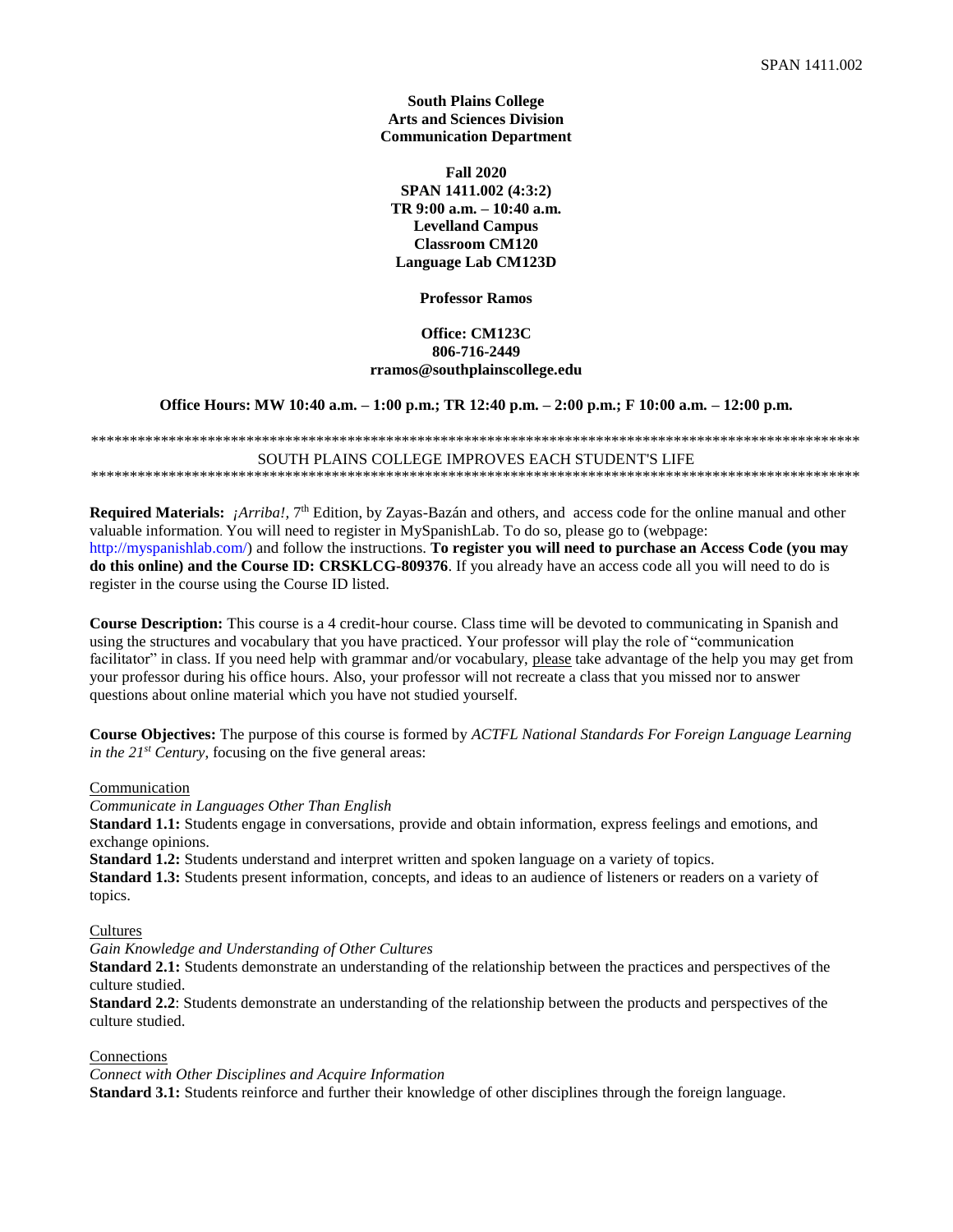**Standard 3.2:** Students acquire information and recognize the distinctive viewpoints that are only available through the foreign language and its cultures.

**Comparisons** 

*Develop Insight into the Nature of Language and Culture*

**Standard 4.1:** Students demonstrate understanding of the nature of language through comparisons of the language studied and their own.

**Standard 4.2:** Students demonstrate understanding of the concept of culture through comparisons of the cultures studied and their own.

## **Communities**

*Participate in Multilingual Communities at Home & Around the World*

**Standard 5.1:** Students use the language both within and beyond the school setting.

**Standard 5.2:** Students show evidence of becoming life-long learners by using the language for personal enjoyment and enrichment.

**Learning Outcomes:** Upon successful completion of this course, students will:

1. Engage in conversations using level-appropriate grammatical structures including narrating events that take place in the present and producing questions and responses on a variety of topics dealing with everyday life.

- 2. Demonstrate understanding of level-appropriate spoken Spanish.
- 3. Write simple sentences and organize them into short paragraphs.
- 4. Read and comprehend level-appropriate texts.
- 5. Identify and discuss traditions, customs and values of the Hispanic world.

6. Compare and contrast the traditions, customs and values of the Hispanic world with characteristics of their own culture.

## **COURSE REQUIREMENTS AND POLICIES**

**Spanish 1411 uses Spanish as the medium of teaching.** S**tudents are encouraged to interact with their peers and the professor in Spanish.** This method is highly effective. Research has proven that this is the best way to study a second language. You can only learn it by practicing it sufficiently and using it for real communication, so that you can develop your own communicative ability.

Students will be given the opportunity to ask questions during class in English. This is will be done under the discretion of your professor. This is the only time students will be permitted to speak English. Once the class has been instructed to speak only in Spanish, students are expected to do so. Please do not worry about making mistakes; we are all here to learn.

**Assignments:** Assignments will include MySpanishLab activities, textbook activities, and supplementary handouts designed to stimulate and reinforce foreign language acquisition. Please prepare your assignments carefully and expect to participate in class.

**Grading:** It is essential that students regularly do *both* the online course components *and* participate in class activities.

The scores for all graded work are distributed as follows:

| $9/7@10$ points | 10% |
|-----------------|-----|
| $4@100$ points  | 20% |
| $3@15$ points   | 15% |
| $3@50$ points   | 15% |
| $3@50$ points   | 20% |
| $1@100$ points  | 20% |
|                 |     |

Course grades will be assigned on the basis of weighted course average:

| $A: 90$ and above | <b>B</b> : $80 - 89.99$ | *A 'C' or better is required in the course to |
|-------------------|-------------------------|-----------------------------------------------|
| $C: 70 - 79.99*$  | $D: 60 - 69.99$         | continue to the next level at SPC.            |

**F**: below 60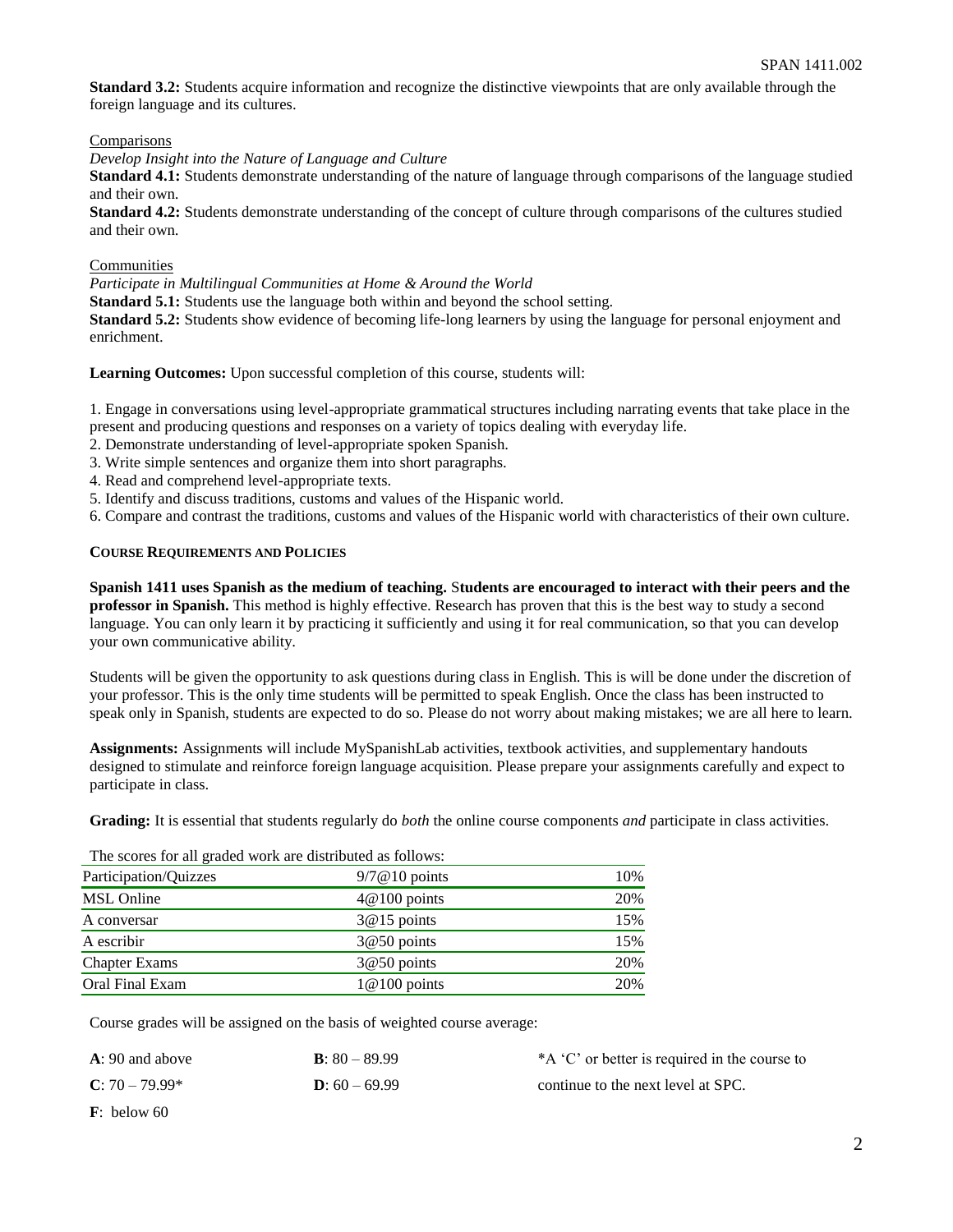**Please Note:** Grades or averages cannot be sent via e-mail or over the telephone. If at any time you would like to know your grades or class average please see your professor during his office hours.

**Participation Points:** Participation in class activities will be assessed on a weekly basis. Class participation grades are intended to assess the quality and quantity of your class participation, as well as your collaborative attitude during class. **If you are absent on the day the class completes the form you will receive a zero for the Participation Points of the week. The forms will be completed during the last five (5) minutes of class.**

**Online Assignments:** MySpanishLab (MSL) is the online platform of the course. It contains pronunciation activities, interactive vocabulary and grammar presentations and tutorials.

This computer-enhanced course offers the following advantages to you as you learn Spanish:

- **Self-pacing.** You can take the time you need to do the online portion of the course as long as you complete the assignments before the deadlines. We will spend some time in the language lab (CM123D), and any assignments you do not complete in the allotted time can be completed by 11:59 p.m. on the due date.
- **Immediate feedback.** The computer grades your electronic homework exercises instantly, tells you which items or activities are wrong, and helps you to learn by making suggestions on what to study before attempting the exercise again.
- **Opportunity for improvement.** The program is designed so you can attempt the exercises/activities **three** times and the average of the three attempts will be recorded.
- Easy access. You can do your online assignments from any computer that accesses the internet through a reliable internet browser such as Internet Explorer (PC users) or Safari (Mac users).

For each activity, you will receive a grade based on the accuracy of **your performance**. You will be allowed **three** (**3**) attempts to complete each activity. The score will be based on the average of your three attempts. Note that **spelling**, **punctuation**, and **accent marks** will signal a difference in your performance, as will proper vocabulary and sentence structure. Online activities are due **at 11:59 pm**. After that time, homework will **not** be accepted. The grade recorded in the gradebook will be the average of the activities per chapter.

It is your responsibility to do and submit your online assignments by the due date. "I forgot," "I didn't notice" or any technical problems with your personal computer or Internet provider are not valid excuses for not presenting homework, and your online assignment grade will suffer. Homework not submitted or submitted late will be recorded as a zero.

### **Note: Time spent in the lab is class time and attendance is required. You will need to bring your own headphones.**

## **HOW TO REGISTER WITH MSL (MYSPANISHLAB)**

## **[\(https://www.pearsonmylabandmastering.com/northamerica/mylanguagelabs/\)](https://www.pearsonmylabandmastering.com/northamerica/mylanguagelabs/)**

- Step 1: Before you enroll:
	- **•** Click on **Browser Tune-up** to confirm that you meet the system's requirements. You may have to go to **Tools** and access **Internet Options** to delete cookies for MSL to work properly. You MUST disable popup blocker.
	- Confirm you have the following needed to register:
		- 1) Valid email address
			- 2) Course ID: **CRSKLCG-809376**

Step 2: Enrolling in your new course:

- Click on First time users or Returned student
- Choose "I have an access code" or "need to purchase the access code". This is different form Course ID.
- Follow the prompts. Click I accept to continue
- School's zip code is 794336
- Create login name and password
- On the "My Courses" page, click on **Enroll in a Course** and enter the course ID listed above
- Confirm course and enter course now.
- Please make sure to check your time zone. Due dates are set for Central Standard Time.

**Quizzes:** There will be seven quizzes during the semester. The quizzes will be administered during the first ten minutes of the class session. If you are late and the quiz has been given, you will earn a zero for the missed quiz. The due dates and the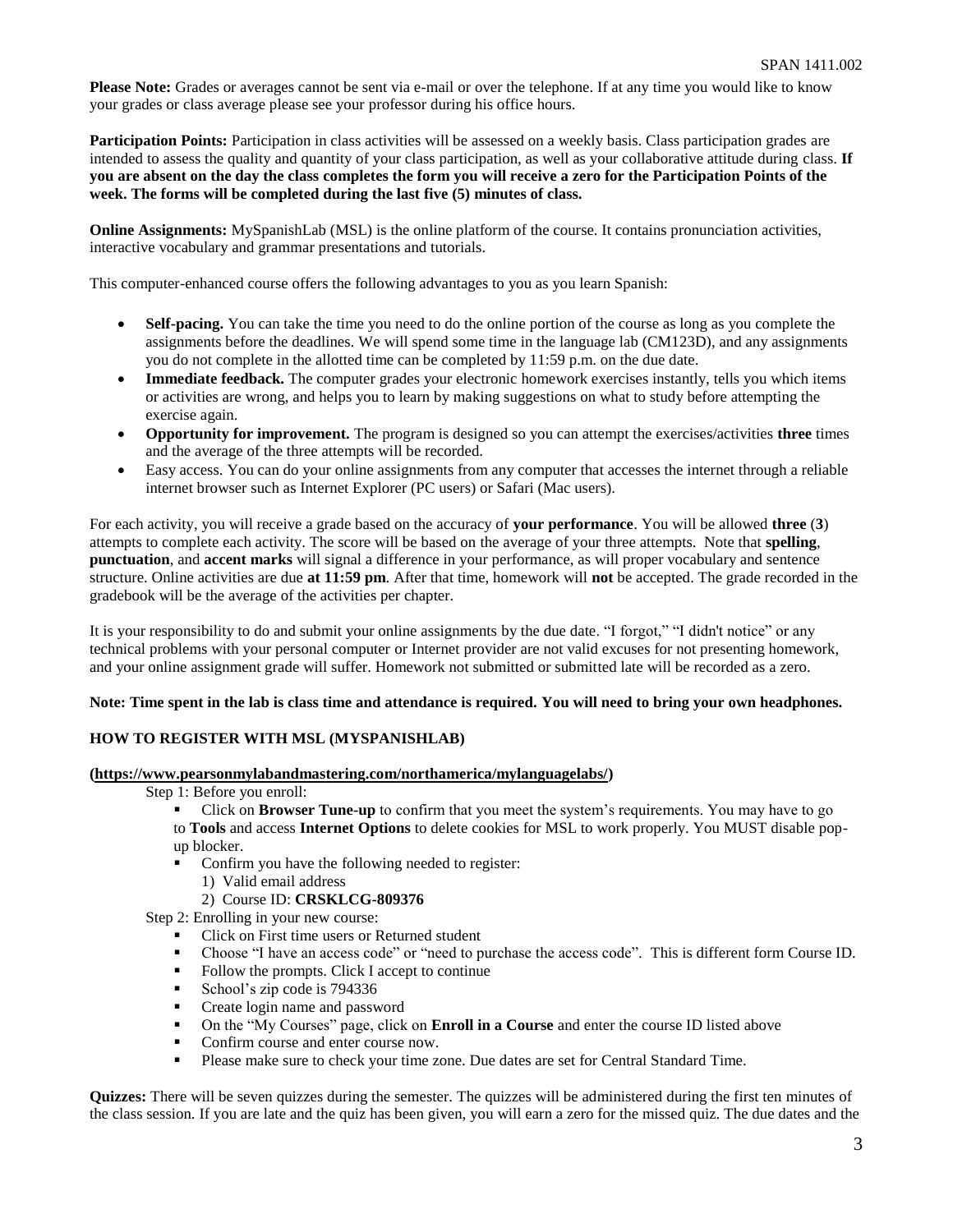page numbers in your textbook of the information to be assessed may be found in the Course Calendar.

**A Conversar:** There will be three (3) *A conversar* activities this semester. These are in-class oral activities during the first fifteen minutes of the class session. You will have access to the *A conversar* preparation on MSL in the folder titled *A conversar*. You will download the handout and complete your preparation at home and submit it on the day of the scheduled activity; this will be part of your *A conversar* grade. On the scheduled day you will spend at least 15 minutes speaking with one of your classmates in Spanish. This activity will be evaluated based on how well you are prepared and the amount and the quality of your participation. The rubric for the *A conversar* evaluation may be found in the *A conversar* folder as well. You will find this folder under the tab titled *Course Materials* on MSL.

Note: Your preparation must be submitted on notebook paper on the due date in order to receive credit.

**A Escribir:** There will be three writing activities during the semester. These activities consist of a composition and a revision of that composition. The composition is worth 36 points and the revision is worth 14 points. The preparations for these activities are in the textbook. The page numbers are listed in the Course Calendar. You may only use the verb tenses studied in Spanish 1411. You will write your composition during the first twenty minutes of class. Be on time to class.

**Chapter Exams:** The chapter exams will be over Chapters 2, 3 and 4. The exams will be divided in 5 parts: Listening Comprehension, Vocabulary, Grammar, Reading Comprehension, and a Composition. You can find the study guide in the *Chapter Exams* folder. You will find this folder under the tab titled *Course Materials* on MSL.

**Oral Final Exam:** The exam will consist of the information covered in chapters 1, 2, 3 and 4, and will be administered on Thursday, December 10, 2020; 9:00 a.m. – 10:00 a.m. The exam may not be taken early. You will find the study guide in the *Oral Final Exam* folder. You will find this folder under the tab titled *Course Materials* on MSL.

**Course Calendar:** All of the assignments, quizzes, exams and due dates for the class are listed. Please refer to the calendar daily. It is your responsibility to keep up with the due dates. You will also find the Course Calendar and the Syllabus on MSL in the folder *Syllabus and Course Calendar*.

### **Specific Policies Regarding Missed Assignments, Make-up Work**

**Class Attendance Policy:** Students are expected to attend all classes in order to be successful in a course. The student may be administratively withdrawn from the course when absences become excessive as defined in the course syllabus. Any student who has **more than 4** unexcused absences in this course **will receive an automatic "F"**. The instructor may officially record the "F" at any time during the semester.

When an unavoidable reason for class absence arises, such as chronic illness, an official trip authorized by the college or an official activity, the instructor may permit the student to make up missed assignments. It is the student's responsibility to complete work missed within a reasonable period of time as determined by the instructor. Students are officially enrolled in all courses for which they pay tuition and fees. Should a student, for any reason, delay in reporting to a class after official enrollment, absences will be attributed to the student from the first class meeting.

Students, who enroll in a course but have "Never Attended" by the official census date, as reported by the faculty member, will be administratively dropped by the Office of Admissions and Records. A student who does not meet the attendance requirements of a class as stated in the course syllabus and does not officially withdraw from that course by the official census date of the semester, may be administratively withdrawn from that course and receive a grade of "F".

Three tardies (less than fifteen minutes late) will constitute an absence. If you are more than fifteen minutes late, you will be counted absent. Attendance will be taken at the beginning of each class. It is the students' responsibility to sign the Attendance Sheet at the beginning of each class session for which he or she is in attendance. You are also expected to remain in class until the class is dismissed; this includes time spent in the lab. If you leave more than 15 minutes prior to the dismissal of class you will be counted absent. If you leave less than 15 minutes prior to the dismissal of class you will be counted tardy.

Please Note: If you are late to class, you will earn a zero for any missed assignments given during the time you were not in class. Also, if you leave prior to the dismissal of class, you will earn a zero for any assignments missed and will not be permitted to make up the assignments.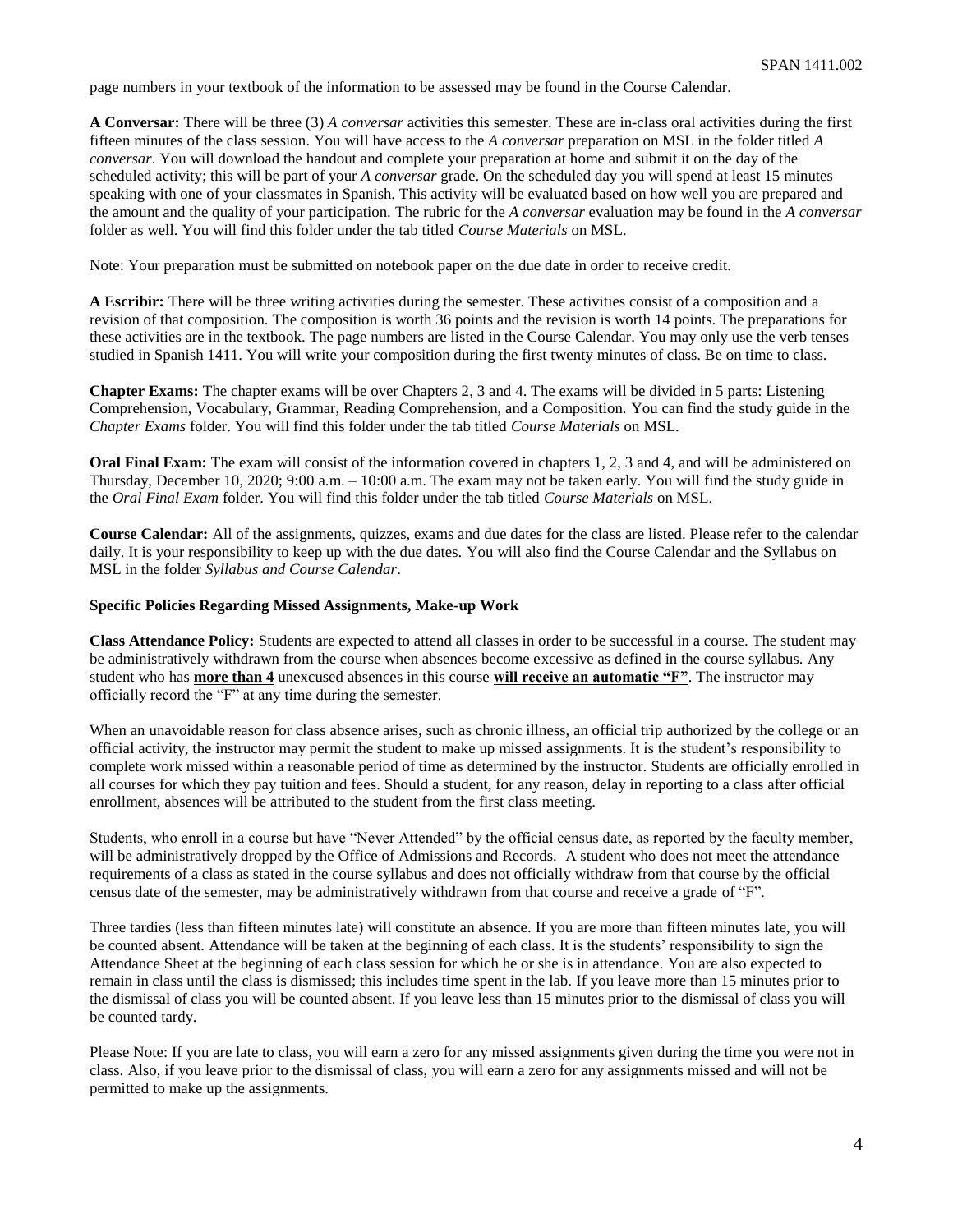Excused absences for this policy are absences due to documented chronic illness, hospitalization, court appearances *(excluding actual jail time and/or arraignment during the semester)*, funerals for immediate family, official university travel and attendance at scheduled religious observances covered by Texas House Bill 256. **The original documentation to support the above stated absences must be presented to your professor during his office hours within two classdays**. Documentation **not** presented within two class-days will not be accepted resulting in an absence, and missed assignments will not be accepted. The documentation will be verified.

Absence due to religious observance: Texas House Bill 256 requires institutions of higher education to excuse a student from attending classes or other required activities, including examinations, for the observance of a religious holy day. The student shall also be excused for time necessary to travel.

Any assignments that a student may make up because of an excused absence will have to be done so within two class-days upon the student's returns to class. If a student does not make up the missed assignments within the time given he or she will receive a zero for the assignments.

If your circumstances will prevent you from meeting the attendance requirements of this course, it is certainly an option to consider withdrawing and re-enrolling at a later time when your schedule is conducive to **attending class, arriving on time and remaining the duration of class.**

Note: Thursday, November 19, 2020, is the last day to withdraw from the course.

**Plagiarism and Cheating:** Students are expected to do their own work on all projects, quizzes, assignments, examinations, and papers. Failure to comply with this policy will result in an 'F' for the assignment and can result in an 'F' for the course if circumstances warrant.

Plagiarism violations include, but are not limited to, the following:

1. Cutting and pasting together information from books, articles, other papers, or online sites without providing proper documentation;

2. Using direct quotations (three or more words) from a source without showing them to be direct quotations and citing them.

Cheating violations include, but are not limited to, the following:

1. Obtaining an examination by stealing or collusion;

2. Discovering the content of an examination before it is given;

3. Using an unauthorized source of information (notes, textbook, text messaging, internet, apps) during an examination,

quiz, or homework assignment;

- 4. Entering an office or building to obtain unfair advantage;
- 5. Taking an examination for another;
- 6. Altering grade records;
- 7. Copying another's work during an examination or on a homework assignment;
- 8. Taking pictures of a test, test answers, or someone else's paper.

Note: The use of online translators is not permitted in or outside of class.

**Student Code of Conduct Policy:** Any successful learning experience requires mutual respect on the part of the student and the instructor. Neither instructor nor student should be subject to others' behavior that is rude, disruptive, intimidating, aggressive, or demeaning. Student conduct that disrupts the learning process or is deemed disrespectful or threatening shall not be tolerated and may lead to disciplinary action and/or removal from class. The following are examples of inappropriate behavior in the classroom:

| Speaking English without permission | Overt and covert inattentiveness | Use of cell phone |
|-------------------------------------|----------------------------------|-------------------|
| Making offensive remarks            | Making unnecessary jokes         | during class      |

Please Note: If after a clear warning, the student continues to repeat inappropriate behavior in the classroom, he or she will be asked to leave the class, and will be expected to speak with his or her professor during his office hours concerning the misbehavior before he or she is allowed to return to class.

Note: If you need to leave your phone on because of an emergency, please speak with your professor before class begins.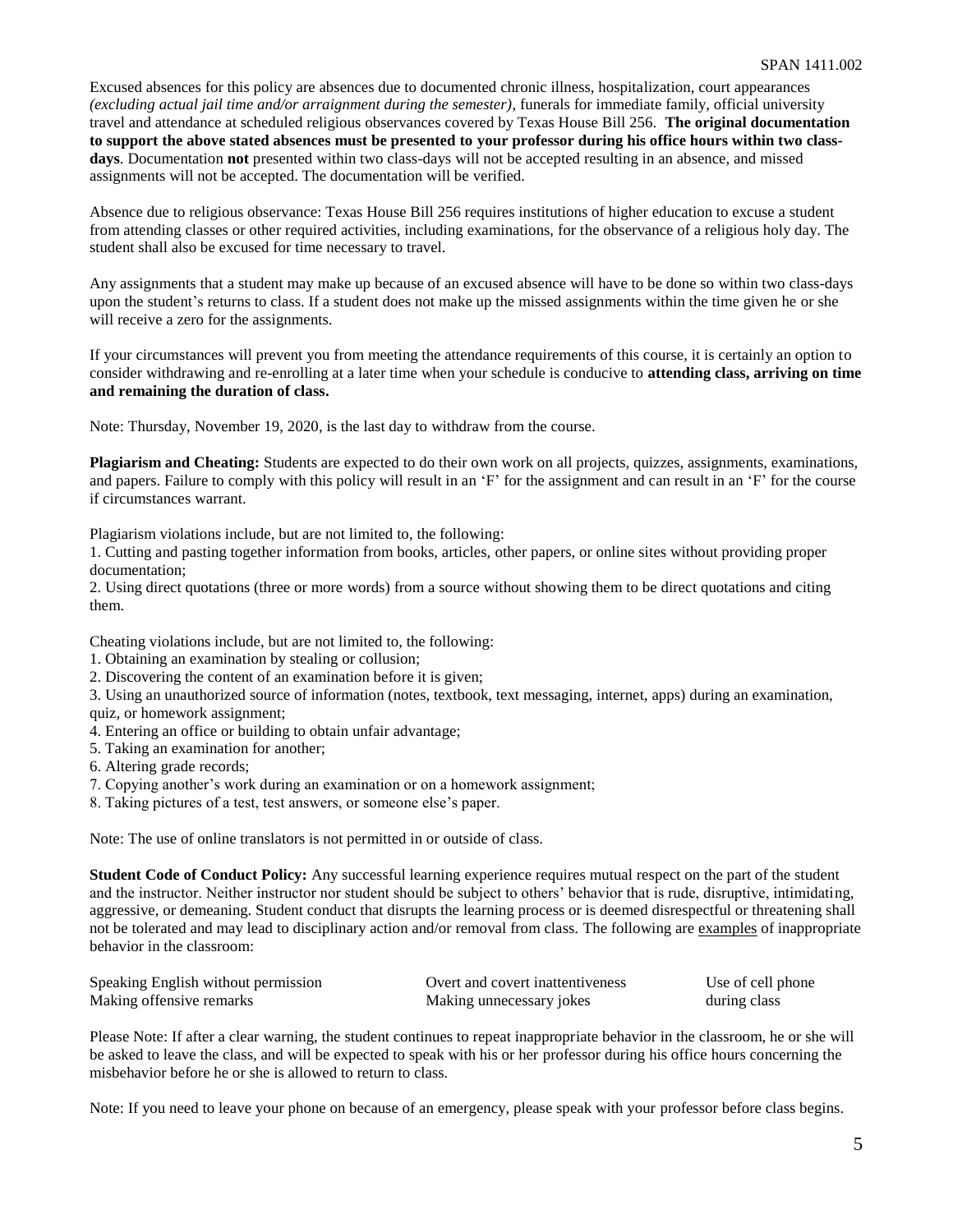**Diversity Statement:** In this class, the instructor will establish and support an environment that values and nurtures individual and group differences and encourages engagement and interaction. Understanding and respecting multiple experiences and perspectives will serve to challenge and stimulate all of us to learn about others, about the larger world and about ourselves. By promoting diversity and intellectual exchange, we will not only mirror society as it is, but also model society as it should and can be.

**Disability Statement:** Students with disabilities, including but not limited to physical, psychiatric, or learning disabilities, who wish to request accommodations in this class should notify the Disability Services Office early in the semester so that the appropriate arrangements may be made. In accordance with federal law, a student requesting accommodations must provide acceptable documentation of his/her disability to the Disability Services Office. For more information, call or visit the Disability Services Office at Levelland (Student Health & Wellness Office) 806-716-2577, Reese Center (Building 8) 806-716-4675, or Plainview Center (Main Office) 806-716-4302 or 806-296-9611.

Note: Please present the Letter of Accommodations to your professor during his office hours.

**Nondiscrimination Policy:** South Plains College does not discriminate on the basis of race, color, national origin, sex, disability or age in its programs and activities. The following person has been designated to handle inquiries regarding the nondiscrimination policies: Vice President for Student Affairs, South Plains College -1401 College Avenue, Box 5, Levelland, TX 79336, 806-716-2360.

**General Health and Safety:** It is the policy of South Plains College for the fall 2020 semester that as a condition of oncampus enrollment, all students are required to engage in safe behaviors to avoid the spread of COVID-19 in the SPC community. Such behaviors specifically include the requirement that all students properly wear CDC-compliant face coverings while in SPC buildings including in classrooms, labs, hallways, and restrooms. Failure to comply with this policy may result in dismissal from the current class session. If the student refuses to leave the classroom or lab after being dismissed, the student may be referred to the Dean of Students on the Levelland campus or the Dean/Director of external centers for Student Code of Conduct Violation.

If you test positive for COVID-19, please contact your professor via e-mail.

**Title IX Pregnancy Accommodations Statement:** If you are pregnant, or have given birth within six months, under Title IX you have a right to reasonable accommodations to help continue your education. To activate accommodations, you must submit a Title IX pregnancy accommodations request, along with specific medical documentation, to the Director of Health and Wellness. Once approved, notification will be sent to you the student and instructors. It is the student's responsibility to work with the instructor to arrange accommodations. Contact the Director of Health and Wellness at 806- 716-2362 or email [cgilster@southplainscollege.edu](mailto:cgilster@southplainscollege.edu) for assistance.

**Student Use of Personal Technology:** You will be able to use your personal devices, not a phone, to access MySpanishLab website for use of the *e*Text only. If you open other websites without the permission of your professor, you will no longer be permitted to use your personal device during class and will be required to purchase a hardcover textbook. No personal electronic devices should be used during quizzes, examinations or other testing or assessment situations. Authorized devices meant to be adaptive or assistive in nature, and which are incorporated as part of a documented disability or medical condition, are exempt from this policy.

Note: Because of safety reasons, you will not be permitted to charge your personal devices during class.

**Veterans Assistance:** Military Programs [\(www.mvp.ttu.edu\)](http://www.mvp.ttu.edu/), Veterans Resource Coordination Group [\(www.vrcg.org\)](http://www.vrcg.org/), and Lubbock Veterans Center (748-7202).

**Campus Concealed Carry:** Texas Senate Bill - 11 (Government Code 411.2031, et al.) authorizes the carrying of a concealed handgun in South Plains College buildings only by persons who have been issued and are in possession of a Texas License to Carry a Handgun. Qualified law enforcement officers or those who are otherwise authorized to carry a concealed handgun in the State of Texas are also permitted to do so. Pursuant to Penal Code (PC) 46.035 and South Plains College policy, license holders may not carry a concealed handgun in restricted locations. For a list of locations and Frequently Asked Questions, please refer to the Campus Carry page at: <http://www.southplainscollege.edu/campuscarry.php>

Pursuant to PC 46.035, the open carrying of handguns is prohibited on all South Plains College campuses. Report violations to the College Police Department at 806-716-2396 or 9-1-1.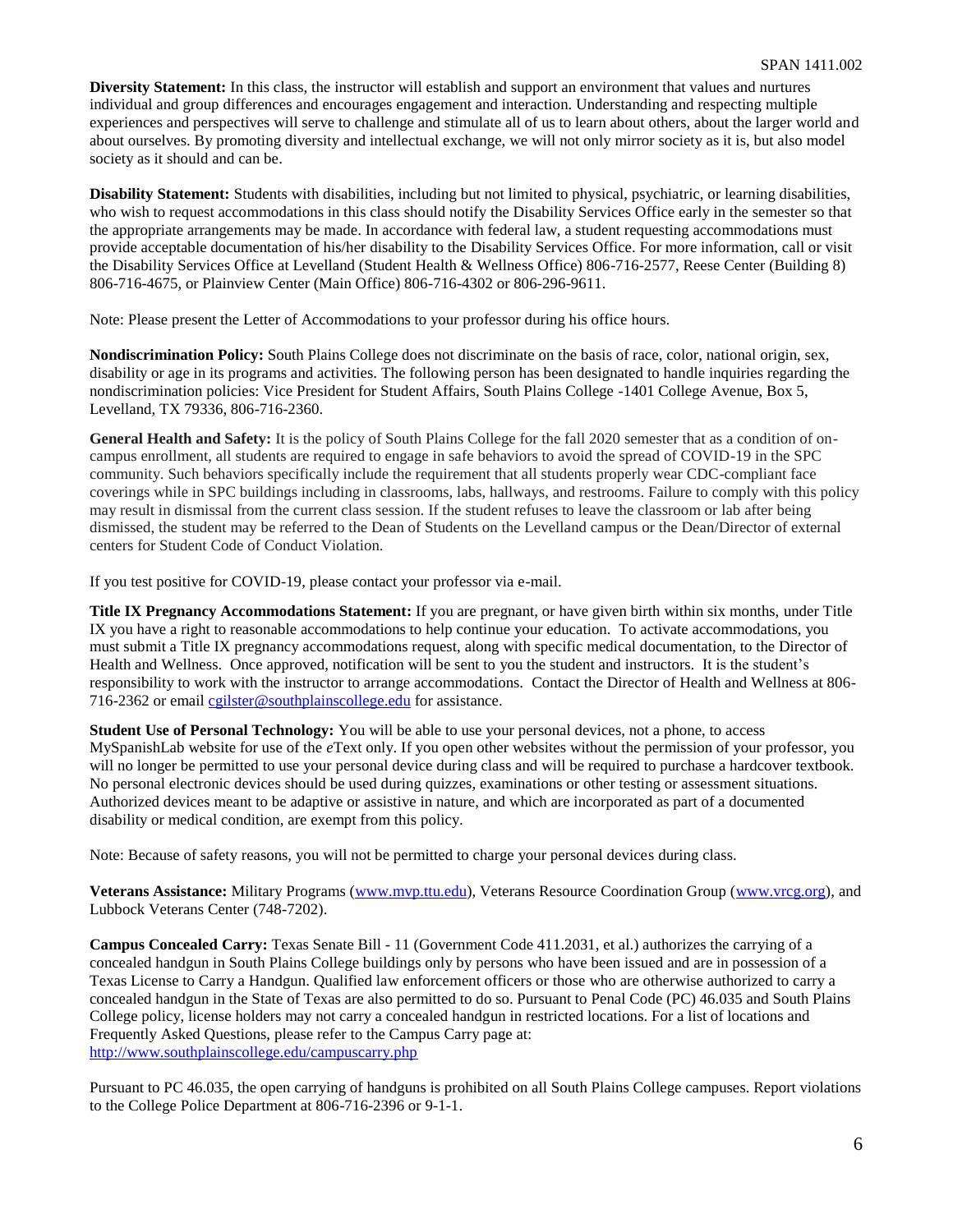**Closure of College or Cancelation of Classes:** In the event that classes are cancelled or delayed due to inclement weather, please follow the instructions communicated by South Plains College.

**Extra Credit Policy:** There will be no extra credit options in this course.

**If needed, revisions to the class syllabus and/or the course calendar may be made.**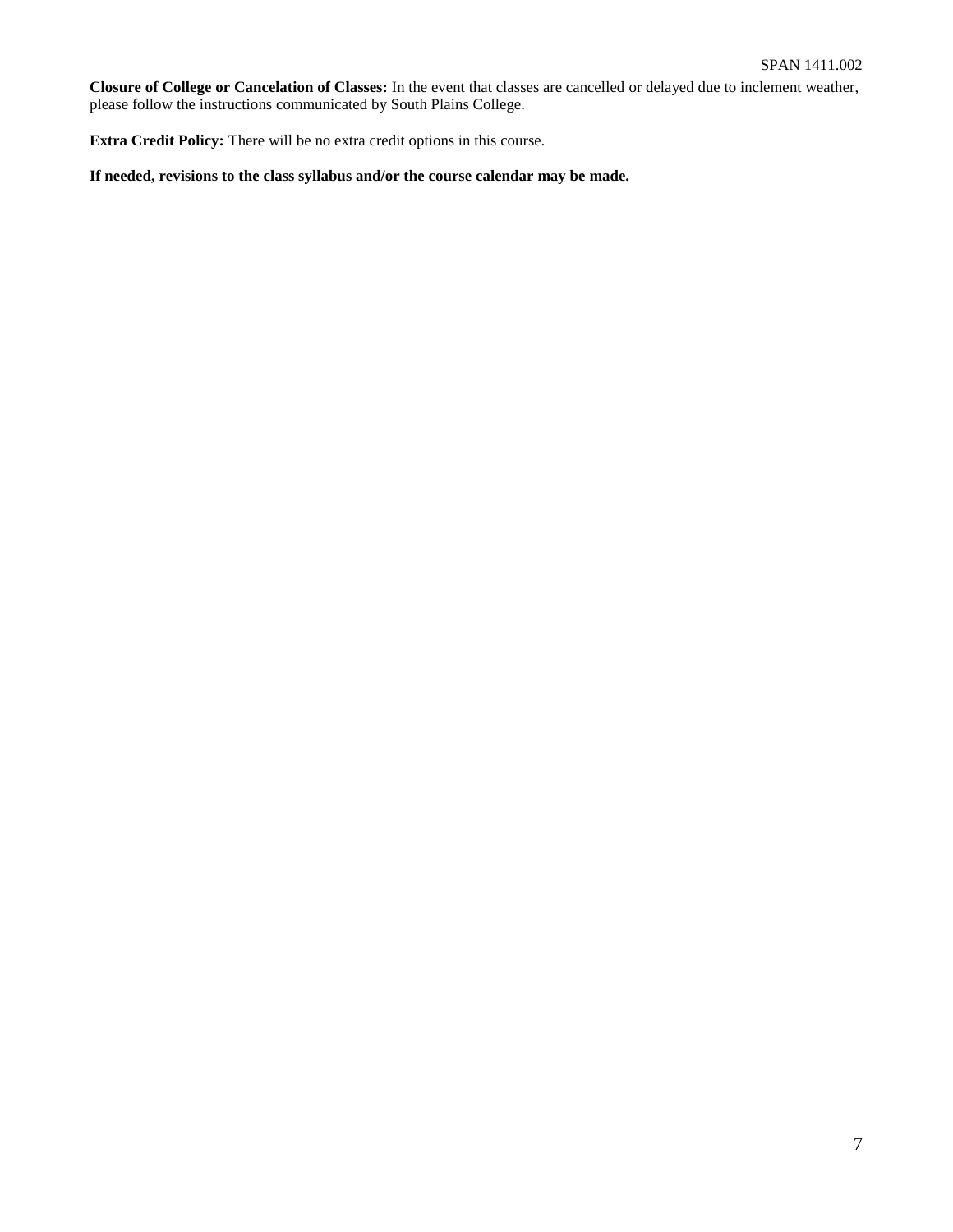# **Spanish 1411.002 TR 9:00 a.m. – 10:40 a.m. Course Calendar Fall 2020**

*e***Text:** Electronic Textbook (See MySpanishLab at [http://myspanishlab.com/\)](http://myspanishlab.com/)

# **MSL:** MySpanishLab

**¡OJO!** Some of the assignments in the book have more than one activity (e.g., Paso 1, Paso 2). If a specific activity is not assigned, you should complete all of them on a given assignment.

**\***Please skip lines for the activities that are written on notebook paper (*hoja de papel*), and write the number of the activity (e.g., 1-32).

## **Capítulo 1: Hola, ¿qué tal?**

- Meet and greet others
- Talk about yourself and others
- Discuss the advantages of being bilingual, and learn about an alternative hip-hop group from Puerto Rico
- Describe your classroom, and respond to classroom instructions
- Identify and describe people, places, and things, including dates
- Use visual to aid comprehension
- Recognize the expanse of the Hispanic world
- Identify cognates to understand text
- Move from phrases to sente

|                                | <b>INDUCTION DUTIES</b> to sentences                                                                                                        |                                                                        |                                                                                                                       |
|--------------------------------|---------------------------------------------------------------------------------------------------------------------------------------------|------------------------------------------------------------------------|-----------------------------------------------------------------------------------------------------------------------|
| <b>DATE</b>                    | <b>Online coursework</b><br>(Due by 11:59 p.m.)                                                                                             | <b>Arriba activities</b><br>(Due the following class<br>day.)          | <b>PRÁCTICA COMUNICATIVA</b><br>(In-class activities.)                                                                |
| Week 1                         |                                                                                                                                             |                                                                        |                                                                                                                       |
| Mon.,<br>Aug. 24 <sup>th</sup> |                                                                                                                                             |                                                                        |                                                                                                                       |
| Tues.,<br>Aug. 25th            | Study the vocabulary on page 5 of<br>your textbook before attempting the<br>activities below:<br>01-01, 01-02, 01-03, 01-08<br>$e$ Text 1-1 | Estudia (Study), pág. 5<br>Lee (Read), pág. 4<br>Estudia, págs. 8 y 10 | Overview of the course<br>MySpanishLab Training<br>El alfabeto, pág. 8<br>Vocabulario, pág. 5<br>Saludos y despedidas |
| Weds.,<br>Aug. $26th$          | 01-11, 01-12; 01-13<br>01-30 (Los días y los meses)                                                                                         | Lee, pág. 18<br>Estudia, pág. 19<br>Lee, págs. 21-23                   |                                                                                                                       |
| Thurs.,<br>Aug. 27th           |                                                                                                                                             |                                                                        | <b>Classroom Commands</b><br>Los días y los meses                                                                     |
| Fri.,<br>Aug. 28 <sup>th</sup> |                                                                                                                                             |                                                                        |                                                                                                                       |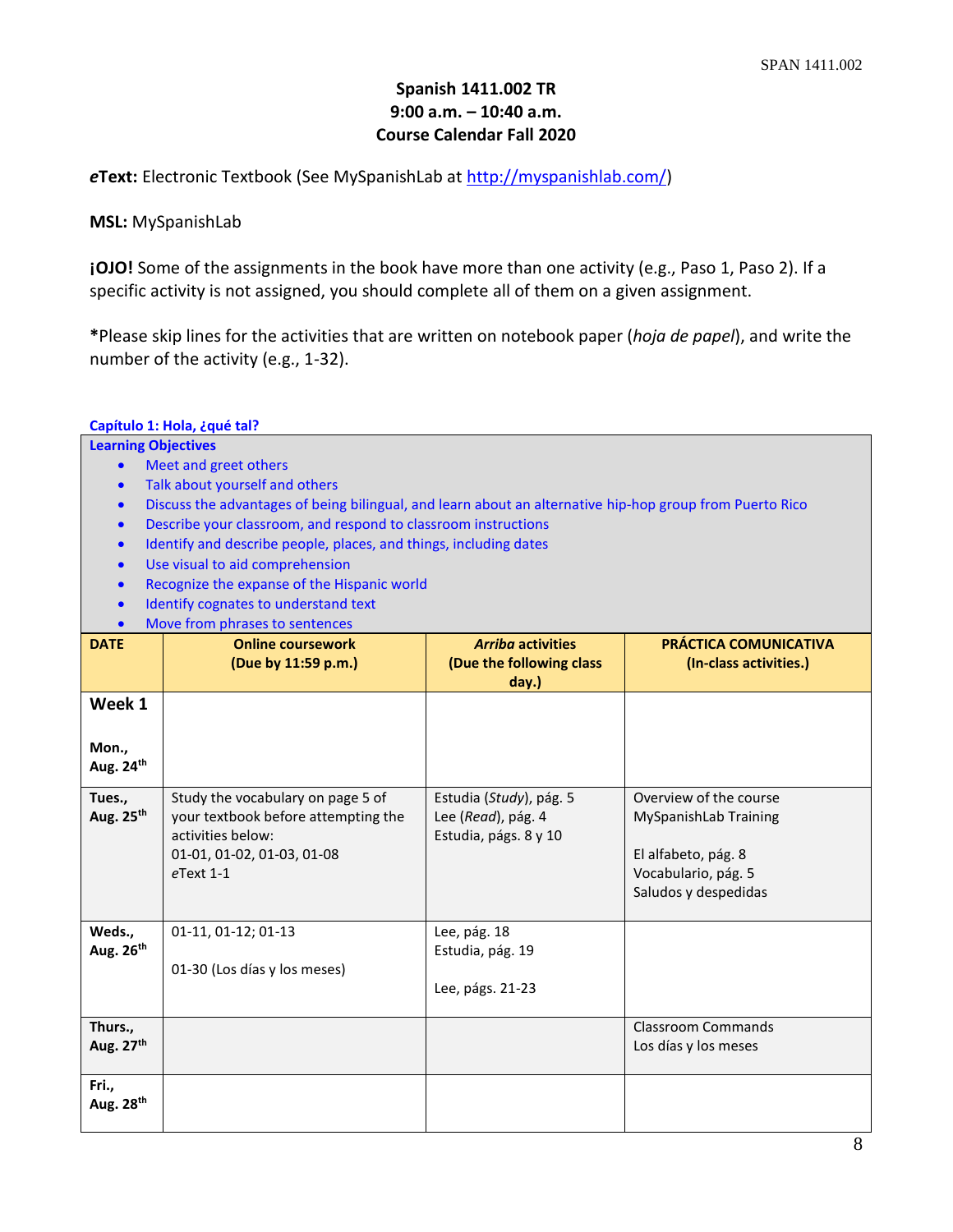| <b>DATE</b>                                 | <b>Online coursework</b><br>(Due by 11:59 p.m.)                                                                                                                                                               | <b>Arriba activities</b><br>(Due the following class<br>day.)                                                                                                       | PRÁCTICA COMUNICATIVA<br>(In-class activities.)                                                     |
|---------------------------------------------|---------------------------------------------------------------------------------------------------------------------------------------------------------------------------------------------------------------|---------------------------------------------------------------------------------------------------------------------------------------------------------------------|-----------------------------------------------------------------------------------------------------|
| Week 2<br>Mon.,<br>Aug. $31^{st}$           | Spanish Grammar Tutorials: Subject<br>Pronouns; Formal/Informal; Ser<br>eText 1-16; 1-17; 1-18<br>01-14; 01-15; 01-16 (Ser)                                                                                   |                                                                                                                                                                     |                                                                                                     |
| Tues.,<br>Sept. 1st                         |                                                                                                                                                                                                               |                                                                                                                                                                     |                                                                                                     |
| Weds.,<br>Sept. 2nd<br>Thurs.,<br>Sept. 3rd | Grammar Tutorial: Definite &<br>Indefinite Articles; Gender; Singular &<br><b>Plural Formation</b><br>01-32, 01-34<br>Grammar Tutorial: Noun/Adjectives<br>Agreement; Position of Adjectives<br>01-35-; 01-37 | Lee, págs. 25-26<br>1-38 Please write complete<br>sentences on notebook<br>paper and skip lines.<br>Lee: Adjective forms,<br>position, and agreement<br>págs. 28-29 | Vocabulary Quiz 1 (p. 19) First 10<br>minutes of class                                              |
|                                             |                                                                                                                                                                                                               |                                                                                                                                                                     |                                                                                                     |
| Fri.,<br>Sept. 4th                          | Extra Practice: Days of the Week,<br>Months & Seasons<br>Extra Practice: Gender; Singular &<br><b>Plural Formation</b><br>Extra Practice: Noun/Adjective<br>Agreement<br><b>Extra Practice: Ser</b>           | Taller, pág. 36 (A escribir 1<br>preparation) You will<br>practice writing you<br>composition at home.<br>Lee pág. 32<br>$1 - 48$                                   |                                                                                                     |
| <b>DATE</b>                                 | <b>Online coursework</b><br>(Due by 11:59 p.m.)                                                                                                                                                               | <b>Arriba activities</b><br>(Due the following class)<br>day.)                                                                                                      | PRÁCTICA COMUNICATIVA<br>(In-class activities.)                                                     |
| Week 3<br>Mon.,<br>Sept. 7th                | Labor Day Holiday                                                                                                                                                                                             | <b>Labor Day Holiday</b>                                                                                                                                            | <b>Labor Day Holiday</b>                                                                            |
| Tues.,<br>Sept. 8 <sup>th</sup>             |                                                                                                                                                                                                               |                                                                                                                                                                     | A escribir 1 (20 minutes)<br>Club cultura: Bienvenidos a club<br>cultura y Explora el mundo hispano |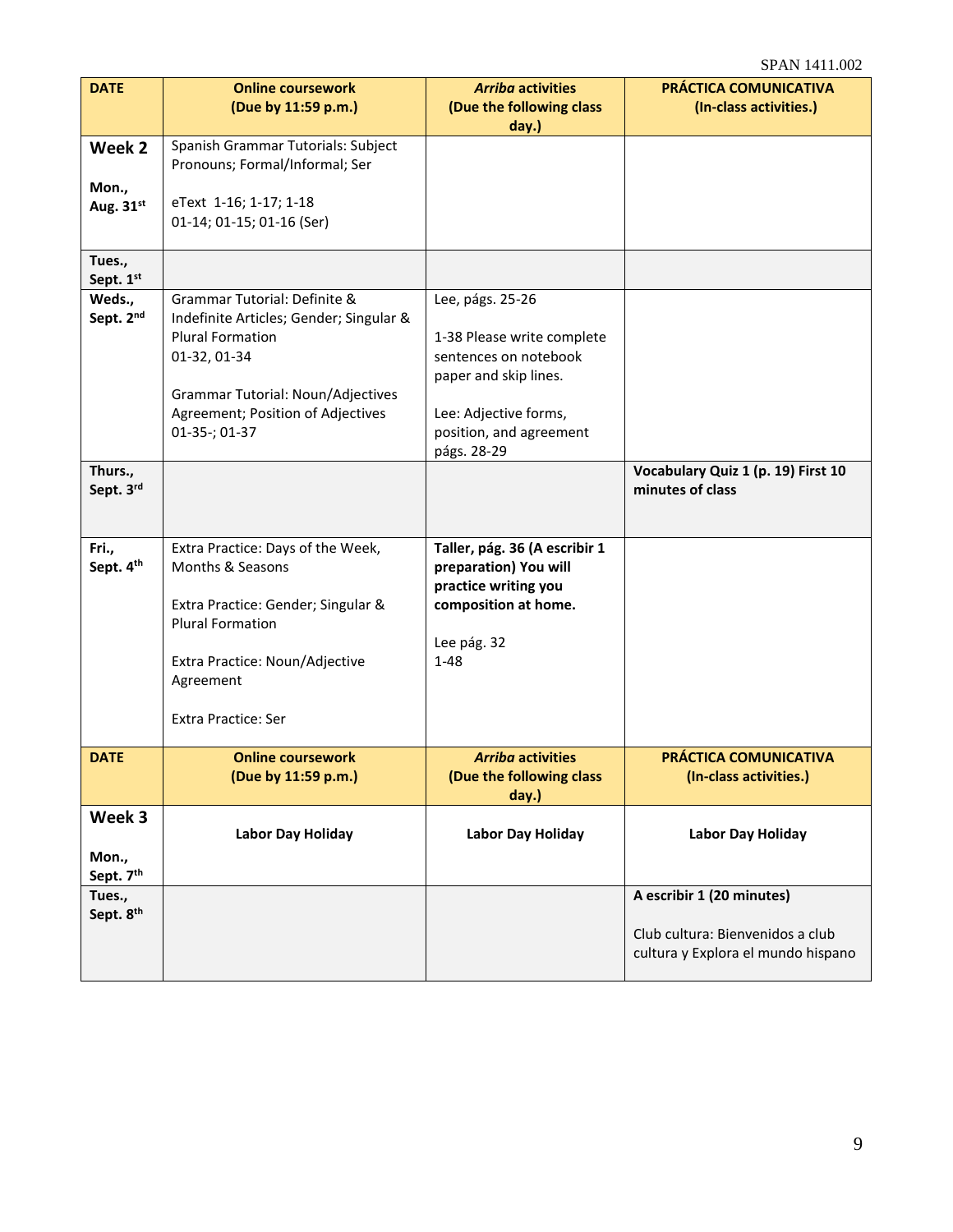# **Capítulo 2: ¿De dónde eres?**

- Describe yourself and others
- Ask and respond to questions about people, places, and things
- Identify how names reflect a person's heritage, and learn about an alternative rock musician from Spain
- Discuss activities you do and like to do
- Talk about your activities and obligations
- Anticipate content
- Identify and research some important cultural aspects of Spain
- Identify opinions
- Plan for an interview

| <b>DATE</b>                   | <b>Online coursework</b><br>(Due by 11:59 p.m.)                                                                                                            | <b>Arriba activities</b><br>(Due the following class<br>day.) | <b>PRÁCTICA COMUNICATIVA</b><br>(In-class activities.)                                                                                                       |
|-------------------------------|------------------------------------------------------------------------------------------------------------------------------------------------------------|---------------------------------------------------------------|--------------------------------------------------------------------------------------------------------------------------------------------------------------|
| Weds.,<br>Sept. 9th           | Grammar Tutorial: Adjectives of<br>Nationality<br>02-01, 02-03<br>$e$ Text 2-2                                                                             | Estudia, pág. 41<br>Lee, pág. 40<br>Lee, pág. 45              |                                                                                                                                                              |
| Thurs.,<br>Sept. 10th         | Grammar Tutorial: Estar, Estar &<br>adjectives,<br>02-05, 02-06, 02-07<br>eText 2-8                                                                        |                                                               | Estar<br>Nacionalidades<br><b>Participation Points 1</b>                                                                                                     |
| Fri.,<br>Sept. 11th           |                                                                                                                                                            |                                                               |                                                                                                                                                              |
| <b>DATE</b>                   | <b>Online coursework</b><br>(Due by 11:59 p.m.)                                                                                                            | <b>Arriba activities</b><br>(Due the following class<br>day.) | <b>PRÁCTICA COMUNICATIVA</b><br>(In-class activities.)                                                                                                       |
| Week 4<br>Mon.,<br>Sept. 14th | <b>Grammar Tutorials: Telling time</b><br>02-08, 02-09, 02-11<br>eText 2-11                                                                                | Lee: Telling Time págs. 47-48                                 |                                                                                                                                                              |
| Tues.,<br>Sept. 15th          |                                                                                                                                                            |                                                               | Vocabulary Quiz 2 (p. 41) First 10<br>minutes of class<br>A escribir 1 Revisions due at the<br>beginning of class<br><b>Telling Time</b><br>16 de Septiembre |
| Weds.,<br>Sept. 16th          | <b>Grammar Tutorials: Formation of Yes-</b><br>No Questions, Formation of Negative<br>Sentences<br>Extra Practice: Formation of Yes-No<br>Questions; 02-13 | Lee pág. 51                                                   |                                                                                                                                                              |
| Thurs.,<br>Sept. 17th         |                                                                                                                                                            |                                                               | Formation of Yes-No Questions,<br>Formation of Negative Sentences<br><b>Telling Time</b>                                                                     |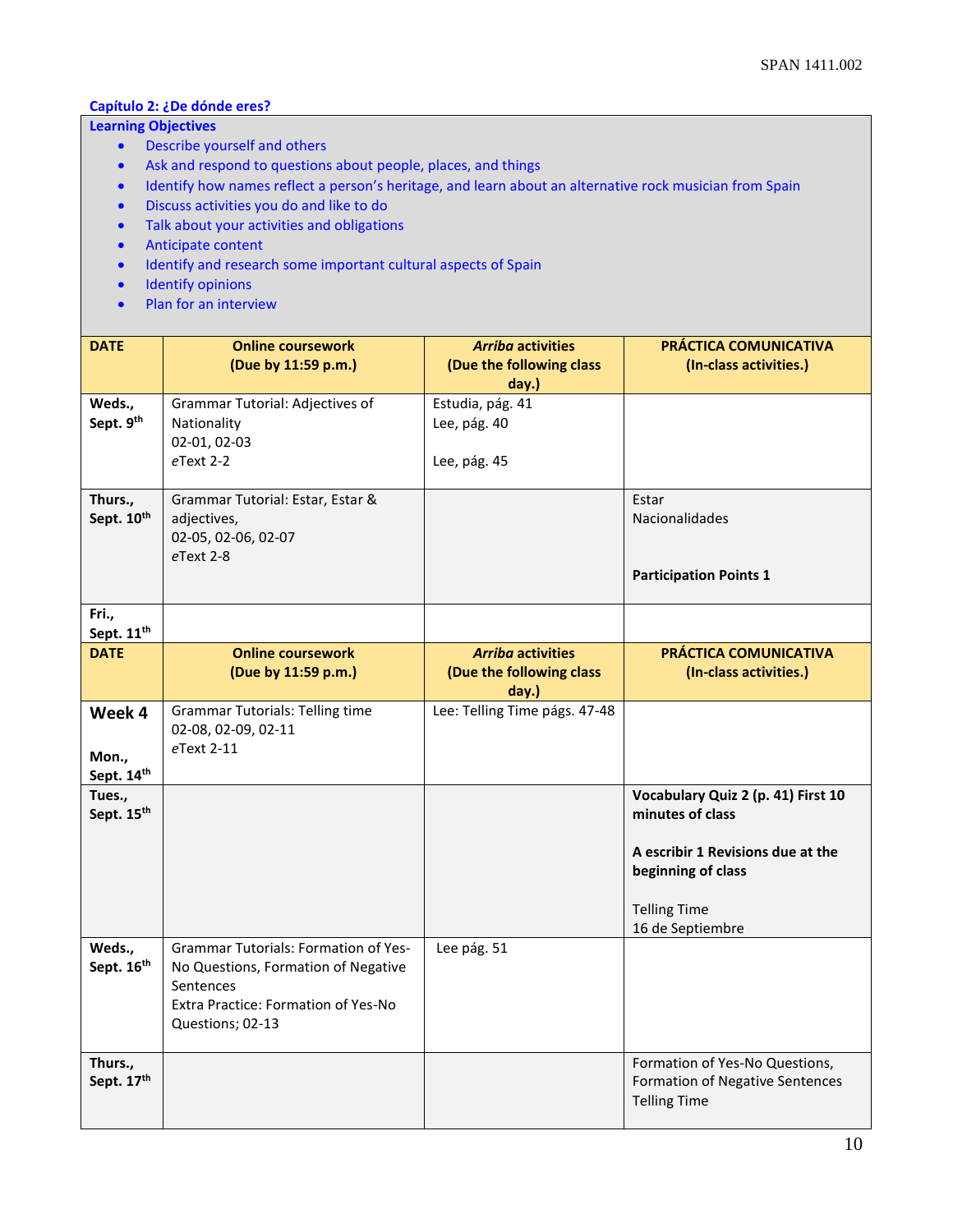|                                           |                                                                                                                                                                                   |                                                                                                                                                                                 | <b>Participation Points 2</b>                                                                                                                                               |
|-------------------------------------------|-----------------------------------------------------------------------------------------------------------------------------------------------------------------------------------|---------------------------------------------------------------------------------------------------------------------------------------------------------------------------------|-----------------------------------------------------------------------------------------------------------------------------------------------------------------------------|
| Fri.,<br>Sept. 18th                       |                                                                                                                                                                                   |                                                                                                                                                                                 |                                                                                                                                                                             |
| <b>DATE</b>                               | <b>Online coursework</b><br>(Due by 11:59 p.m.)                                                                                                                                   | <b>Arriba activities</b><br>(Due the following class<br>day.)                                                                                                                   | PRÁCTICA COMUNICATIVA<br>(In-class activities.)                                                                                                                             |
| Week 5<br>Mon.,<br>Sept. 21st             | <b>Grammar Tutorials: Questions with</b><br>Interrogative Words; Qué & cuál<br>02-16, 02-17, 02-18, 02-19<br>eText 2-17                                                           | Lee, pág. 52-53 Interrogative<br>Words                                                                                                                                          |                                                                                                                                                                             |
| Tues.,<br>Sept. 22nd                      |                                                                                                                                                                                   |                                                                                                                                                                                 | Questions with Interrogative<br>Words; Qué & cuál                                                                                                                           |
| Weds.,<br>Sept. 23rd                      | <b>Grammar Tutorials: Present</b><br>Indicative; Regular Verbs; -ar verbs, -<br>er verbs, -ir verbs<br>02-33, 02-35, 02-36, 02-37, 02-38                                          | Lee págs. 58 y 62<br>Estudia pág. 59                                                                                                                                            |                                                                                                                                                                             |
| Thurs.,<br>Sept. 24th                     |                                                                                                                                                                                   | Lee pág. 64<br>2-32 Pasos 1 y 2<br>2-33 Paso 1 Please write the<br>questions you will ask a<br>partner in class and answer<br>your own questions as well.<br>Please skip lines. | Present Indicative; Regular Verbs; -<br>ar verbs<br>Present Indicative; Regular Verbs; -<br>ar verbs, -er verbs, -ir verbs<br>$2-32; 2-33$<br><b>Participation Points 3</b> |
| Fri.,<br>Sept. 25th                       |                                                                                                                                                                                   |                                                                                                                                                                                 |                                                                                                                                                                             |
| <b>DATE</b>                               | <b>Online coursework</b><br>(Due by 11:59 p.m.)                                                                                                                                   | <b>Arriba activities</b><br>(Due the following class<br>day.)                                                                                                                   | PRÁCTICA COMUNICATIVA<br>(In-class activities.)                                                                                                                             |
| Week 6<br>Mon.,<br>Sept. 28 <sup>th</sup> | <b>Grammar Tutorial &amp; Extra Practice:</b><br>Stem-ending<br>Grammar Tutorials: Tener (Stem-<br>changing Conjugation) Tener<br>(Introduction; Uses), Tener que<br>02-40, 02-41 | Lee: The present tense of<br>tener, pág. 67                                                                                                                                     |                                                                                                                                                                             |
| Tues.,<br>Sept. 29th                      |                                                                                                                                                                                   |                                                                                                                                                                                 | Tener (Stem-changing Conjugation)<br>Tener (Introduction; Uses), Tener<br>que                                                                                               |
| Weds.,<br>Sept. 30th                      | Extra Practice: Questions with<br>Interrogative Words; Adjectives of<br>Nationality; Qué & cuál<br>02-50 (Nuestro mundo: Panoramas)                                               |                                                                                                                                                                                 |                                                                                                                                                                             |
| Thurs.,<br>Oct. $1st$                     |                                                                                                                                                                                   |                                                                                                                                                                                 | Verb Quiz (p. 59) First 10 minutes<br>of class<br>Club cultura - España: El país vasco,<br>destinto cultural y deportivo                                                    |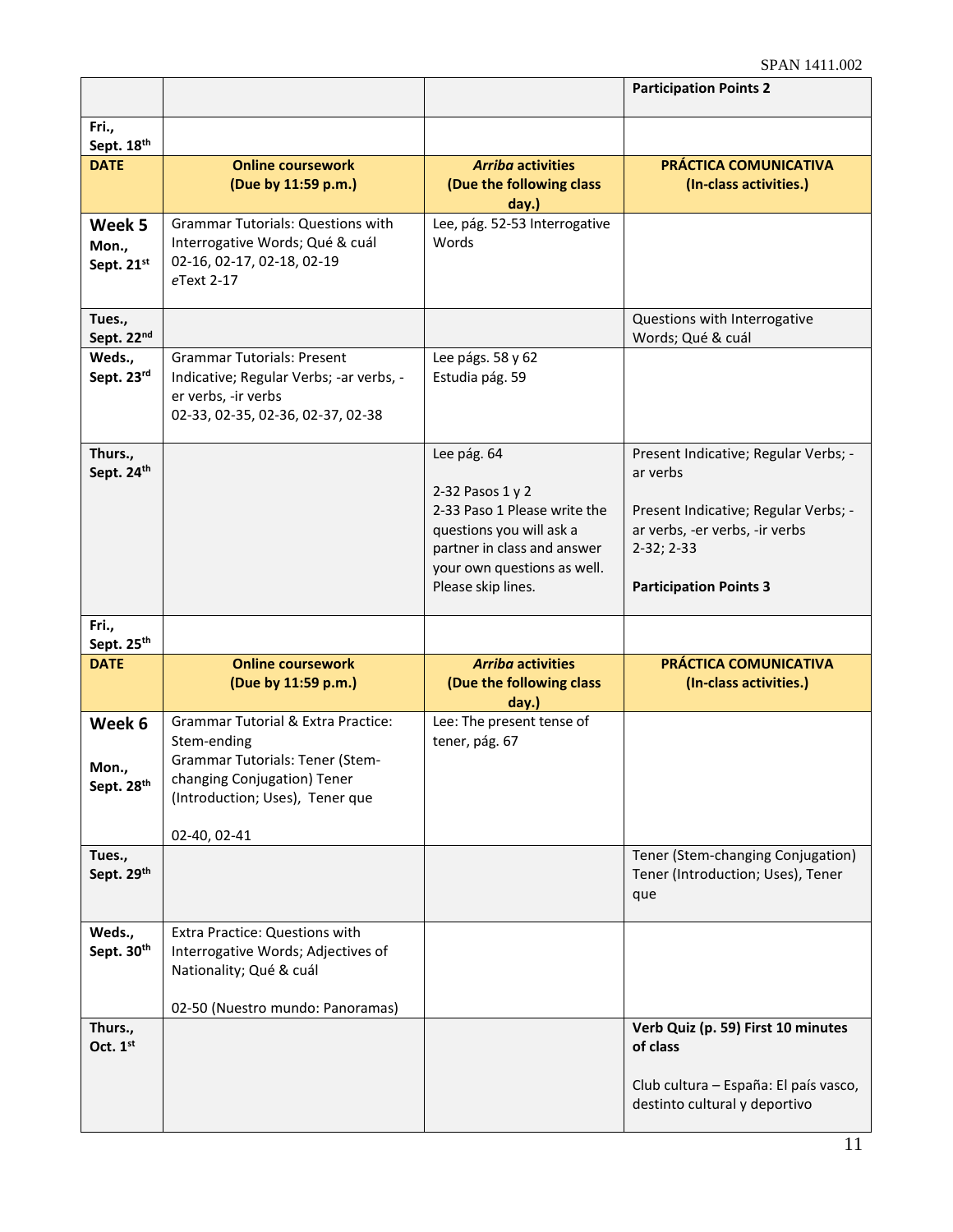|                                         |                                                                                       |                                                               | <b>Participation Points 4</b>                   |
|-----------------------------------------|---------------------------------------------------------------------------------------|---------------------------------------------------------------|-------------------------------------------------|
| Fri.,<br>Oct. 2 <sup>nd</sup>           |                                                                                       |                                                               |                                                 |
| <b>DATE</b>                             | <b>Online coursework</b><br>(Due by 11:59 p.m.)                                       | <b>Arriba activities</b><br>(Due the following class<br>day.) | PRÁCTICA COMUNICATIVA<br>(In-class activities.) |
| Week 7<br>Mon.,<br>Oct. 5 <sup>th</sup> | Extra Practice: Regular Verbs; -ar<br>verbs, -er verbs, -ir verbs; Irregular<br>Verbs |                                                               |                                                 |
|                                         | Extra Practice: Tener (Stem-changing<br>Conjugation) Tener (Introduction;<br>Uses)    |                                                               |                                                 |
|                                         | <b>Good Review for Chapter 2 Exam</b>                                                 |                                                               |                                                 |
| Tues.,<br>Oct. $6th$                    |                                                                                       |                                                               | <b>Examen: Capítulo 2</b>                       |

# **Capítulo 3: ¿Qué estudias?**

- Exchange information about classes and schedules
- Talk about dates, possessions, obligations, and physical and mental states
- Compare and contrast the UNAM with your school, and learn about an alternative rock band from Mexico
- Talk about places and five directions on your university campus
- Make plans to do something, and describe traits and states of being
- Compile information from several sources
- Identify and research some important cultural aspects of Mexico
- Scan text for information
- Outline your thoughts before writing

| <b>DATE</b>                   | <b>Online coursework</b><br>(Due by 11:59 p.m.)                                              | <b>Arriba activities</b><br>(Due the following class)<br>day.) | <b>PRÁCTICA COMUNICATIVA</b><br>(In-class activities.) |
|-------------------------------|----------------------------------------------------------------------------------------------|----------------------------------------------------------------|--------------------------------------------------------|
| Weds.,<br>Oct. $7th$          | Vocabulary Tutorials: Las materias A,<br>B, C<br>03-.01, 03-02, 03-03, 03-04<br>$e$ Text 3-2 | Estudia, pág. 79                                               |                                                        |
| Thurs.,<br>Oct. $8th$         |                                                                                              |                                                                |                                                        |
| Fri.,<br>Oct. 9 <sup>th</sup> |                                                                                              |                                                                |                                                        |
| <b>DATE</b>                   | <b>Online coursework</b><br>(Due by 11:59 p.m.)                                              | <b>Arriba activities</b><br>(Due the following class)<br>day.) | <b>PRÁCTICA COMUNICATIVA</b><br>(In-class activities.) |
| Week 8                        | <b>Vocabulary Tutorials: The numbers</b>                                                     | Lee pág. 81                                                    |                                                        |
| Mon.,                         | 03-06, 03-07, 03-08, 03-09                                                                   | A conversar 1: Capítulo 2<br>preparation can be found on       |                                                        |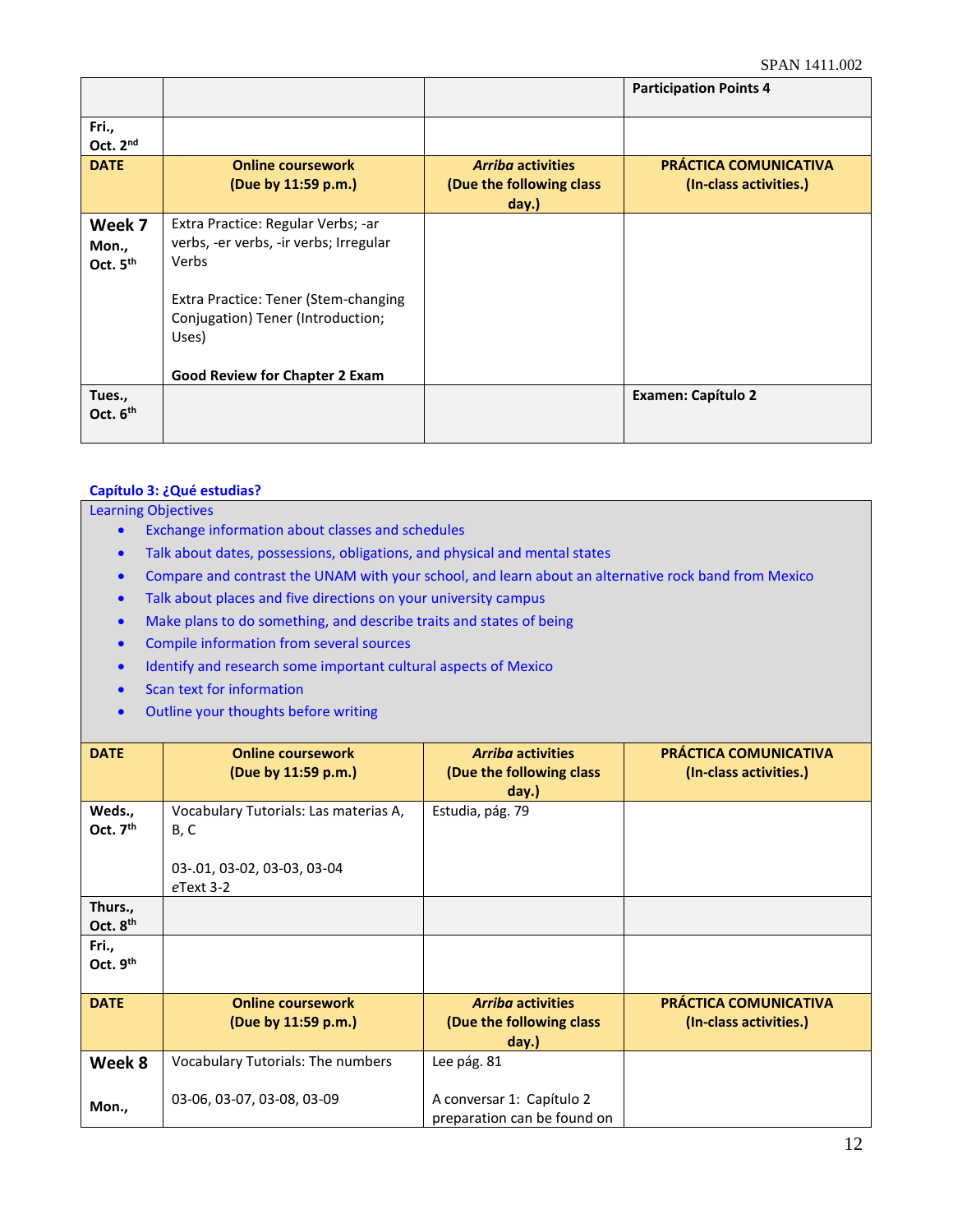| Oct. 12 <sup>th</sup>          |                                                                                                                                                                                                                       | MSL. Your preparation must<br>be submitted on notebook<br>paper in order to receive<br>credit. |                                                                                                                                      |
|--------------------------------|-----------------------------------------------------------------------------------------------------------------------------------------------------------------------------------------------------------------------|------------------------------------------------------------------------------------------------|--------------------------------------------------------------------------------------------------------------------------------------|
| Tues.,                         |                                                                                                                                                                                                                       |                                                                                                | A conversar 1: Capítulo 2                                                                                                            |
| Oct. 13th                      |                                                                                                                                                                                                                       |                                                                                                | Mi horario de clases<br>Las materias académicas<br>Los números                                                                       |
| Weds.,<br>Oct. 14th            | <b>Vocabulary Tutorials: Possessive</b><br>Adjectives<br><b>Grammar Tutorials: Possessive</b><br>Adjectives; Possessive Adjectives with<br>de + pronoun; Clarification of<br>Possessives with de + pronoun<br>$03-12$ | Lee, págs. 83-84 Possessive<br>adjectives                                                      |                                                                                                                                      |
| Thurs.,<br>Oct. 15th           |                                                                                                                                                                                                                       |                                                                                                | Vocabulary Quiz 3 (p. 79) First 10<br>minutes of class<br><b>Participation Points 5</b>                                              |
|                                |                                                                                                                                                                                                                       |                                                                                                | Los adjetivos posesivos                                                                                                              |
| Fri.,<br>Oct. 16 <sup>th</sup> | <b>Fall Break</b>                                                                                                                                                                                                     | <b>Fall Break</b>                                                                              | <b>Fall Break</b>                                                                                                                    |
| <b>DATE</b>                    | <b>Online coursework</b><br>(Due by 11:59 p.m.)                                                                                                                                                                       | <b>Arriba activities</b><br>(Due the following class<br>day.)                                  | <b>PRÁCTICA COMUNICATIVA</b><br>(In-class activities.)                                                                               |
| Week 9<br>Mon.,<br>Oct. 19th   | <b>Grammar Tutorials: Tener</b><br>03-14, 03-15<br>eText 3-14<br>03-17, 03-18, 03-19                                                                                                                                  | Lee, pág. 86 Other<br>expressions with tener                                                   |                                                                                                                                      |
| Tues.,<br>Oct. 20th            |                                                                                                                                                                                                                       |                                                                                                | Expresiones con tener<br>3-15 Paso 2<br>Números                                                                                      |
| Weds.,<br>Oct. $21^{st}$       | Vocabulary Tutorials: ¿Dónde está?<br>03-25, 03-26                                                                                                                                                                    | Estudia, pág. 93                                                                               |                                                                                                                                      |
|                                | Grammar Tutorials: Hacer; Future<br>with $ir + a +$ infinitive; Preposition a<br>03-32, 03-33, 03-35, 03-36                                                                                                           | Lee, pág. 93 Letras y sonidos                                                                  |                                                                                                                                      |
| Thurs.,<br>Oct. 22nd           | eText 3-27, 03-28                                                                                                                                                                                                     | Lee, pág. 95                                                                                   | ¿Dónde está?<br>Hacer; Future with $ir + a +$ infinitive;<br>Preposition a<br>Vocabulary Quiz 4 (p. 93) First 10<br>minutes of class |
| Fri.,                          |                                                                                                                                                                                                                       |                                                                                                | <b>Participation Points 6</b>                                                                                                        |
| Oct. 23rd<br><b>DATE</b>       | <b>Online coursework</b>                                                                                                                                                                                              | <b>Arriba activities</b>                                                                       | PRÁCTICA COMUNICATIVA                                                                                                                |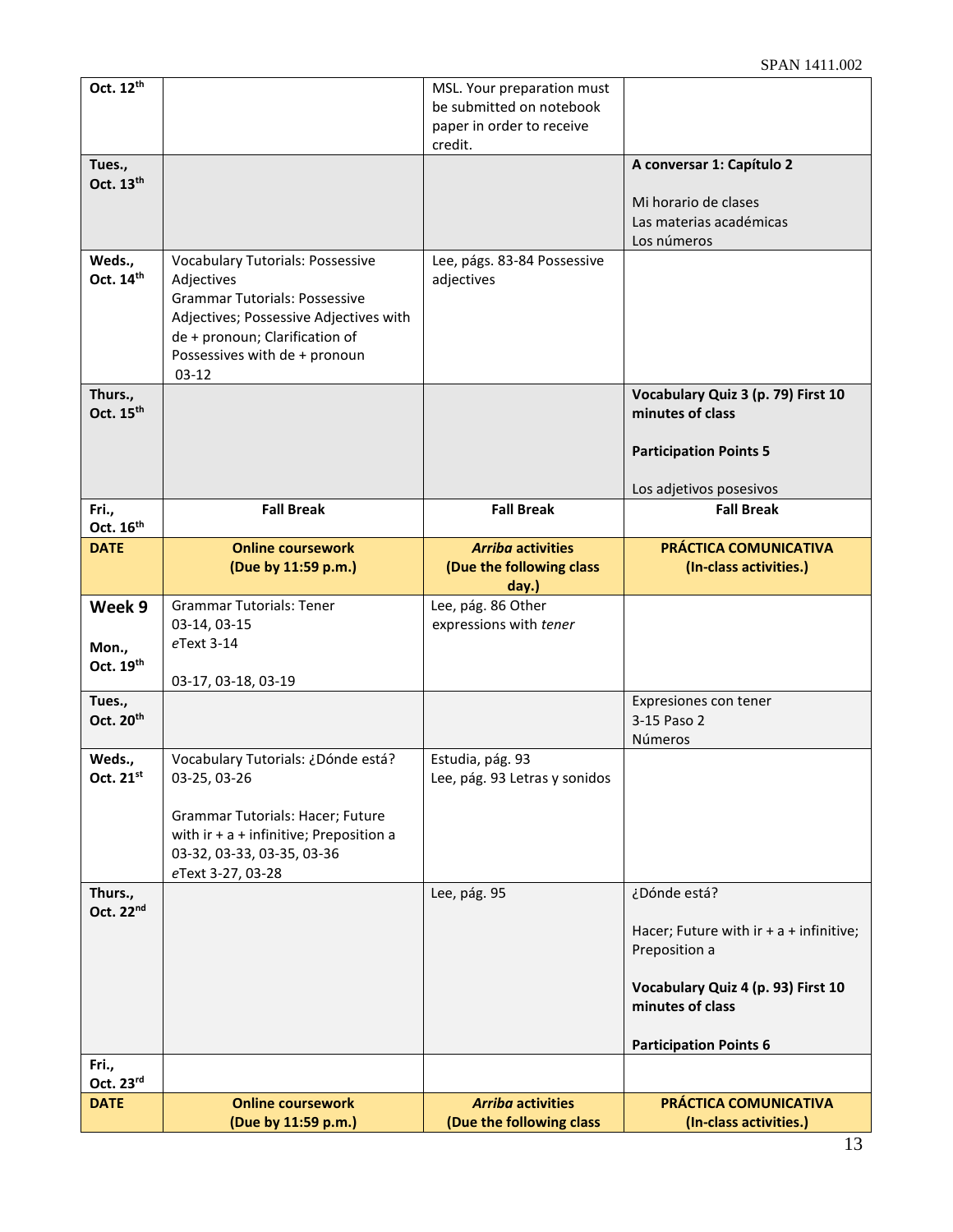|                                 |                                                                                                                                         | day.)                                                                                                          |                                                                                                                                                                                 |
|---------------------------------|-----------------------------------------------------------------------------------------------------------------------------------------|----------------------------------------------------------------------------------------------------------------|---------------------------------------------------------------------------------------------------------------------------------------------------------------------------------|
| <b>Week</b><br>10               | Grammar Tutorial: Ser & Estar<br>03-38, 03-39, 03-40, 03-41, 03-42<br>eText 3-31                                                        | Taller, pág. 106 (A escribir 2<br>preparation)                                                                 |                                                                                                                                                                                 |
| Mon.,<br>Oct. 26 <sup>th</sup>  |                                                                                                                                         | Lee, pág. 97<br>3-32 Paso 1<br>3-32 Paso 2 Please write<br>your paragraph on notebook<br>paper and skip lines. |                                                                                                                                                                                 |
| Tues.,<br>Oct. 27 <sup>th</sup> |                                                                                                                                         |                                                                                                                | A escribir 2 (20 minutes)<br>Ser y Estar                                                                                                                                        |
| Weds.,<br>Oct. 28th             | Extra Practice: Possessive Adjectives;<br>Possessive Adjectives with de +<br>pronoun; Clarification of Possessives<br>with de + pronoun |                                                                                                                |                                                                                                                                                                                 |
| Thurs.,<br>Oct. 29th            |                                                                                                                                         |                                                                                                                | <b>Participation Points 7</b>                                                                                                                                                   |
| Fri.,<br>Oct. 30 <sup>th</sup>  |                                                                                                                                         |                                                                                                                |                                                                                                                                                                                 |
| <b>DATE</b>                     | <b>Online coursework</b><br>(Due by 11:59 p.m.)                                                                                         | <b>Arriba activities</b><br>(Due the following class<br>day.)                                                  | PRÁCTICA COMUNICATIVA<br>(In-class activities.)                                                                                                                                 |
| <b>Week</b><br>11               | Extra Practice: Hacer; Future with ir +<br>a + infinitive; Preposition a                                                                | Lee Nuestro mundo, pág.<br>102<br>3-38; 3-39                                                                   |                                                                                                                                                                                 |
| Mon.,<br>Nov. 2nd               | Extra Practice: Ser y Estar<br>03-44, 03-45, 03-46                                                                                      |                                                                                                                |                                                                                                                                                                                 |
| Tues.,<br>Nov. 3rd              |                                                                                                                                         |                                                                                                                | A escribir 2 Revisions due<br>El Día de los Muertos<br>Club cultura: Introducción a México<br>y Vida universitaria<br>03-55 Un correro electrónico.<br>(Taller: Tu universidad) |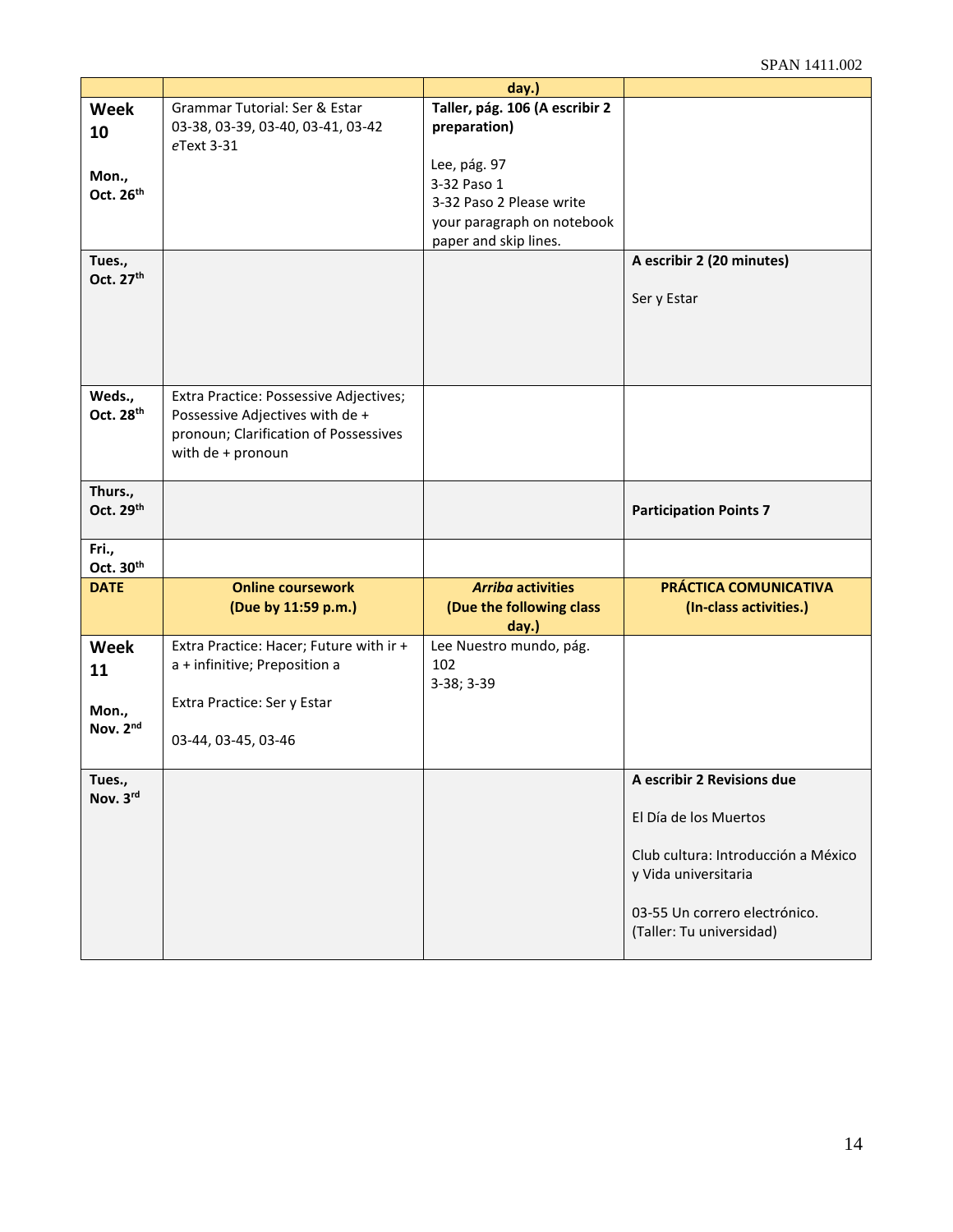# **Capítulo 4: ¿Cómo es tu familia?**

- Talk about family
- Express preferences and plan family activities
- Compare families, and learn about a pop fusion musician from Honduras
- Extend and respond to invitations
- Point out people and things, make plans, and discuss what and whom you know
- Watch for the main idea
- Identify and research some important cultural aspects of Guatemala, El Salvador, and Honduras
- Skim for the main idea
- Use appropriate conventions in informal writing

| <b>DATE</b>                            | <b>Online coursework</b><br>(Due by 11:59 p.m.)                                                                                              | <b>Arriba activities</b><br>(Due the following class<br>day.)                                                                                                    | PRÁCTICA COMUNICATIVA<br>(In-class activities.) |
|----------------------------------------|----------------------------------------------------------------------------------------------------------------------------------------------|------------------------------------------------------------------------------------------------------------------------------------------------------------------|-------------------------------------------------|
| Weds.,<br>Nov. 4th                     |                                                                                                                                              |                                                                                                                                                                  |                                                 |
| Thurs.,<br>Nov. 5 <sup>th</sup>        |                                                                                                                                              | Estudia, pág. 111<br>Lee, pág. 110 y Cultura en<br>vivo, pág. 117                                                                                                | <b>Examen: Capítulo 3</b>                       |
| Fri.,<br>Nov. 6 <sup>th</sup>          | 04-01, 04-02, 04-03<br>eText 04-01, 04-04                                                                                                    | Tu árbol genealógico: Draw<br>your extended family tree<br>and write the names and the<br>relationships to you.                                                  |                                                 |
| <b>DATE</b>                            | <b>Online coursework</b>                                                                                                                     | <b>Arriba activities</b>                                                                                                                                         | PRÁCTICA COMUNICATIVA                           |
|                                        | (Due by 11:59 p.m.)                                                                                                                          | (Due the following class<br>day.)                                                                                                                                | (In-class activities.)                          |
| <b>Week</b><br>12<br>Mon.,<br>Nov. 9th | <b>Grammar Tutorials: Stem-ending;</b><br>Querer; Pedir; Volver<br>04-05, 04-06<br><b>Grammar Tutorials: Irregular First</b><br>Person Verbs | Estudia, págs. 114-115<br>4-6 Paso 1 y Paso 2 Write<br>your answers on notebook<br>paper and skip lines for Paso<br>2.                                           |                                                 |
|                                        | eText 4-7, 4-13, 4-14                                                                                                                        | A conversar 2: Capítulo 3<br>preparation can be found on<br>MSL. Your preparation must<br>be submitted on notebook<br>paper in order to receive<br>credit. (Map) |                                                 |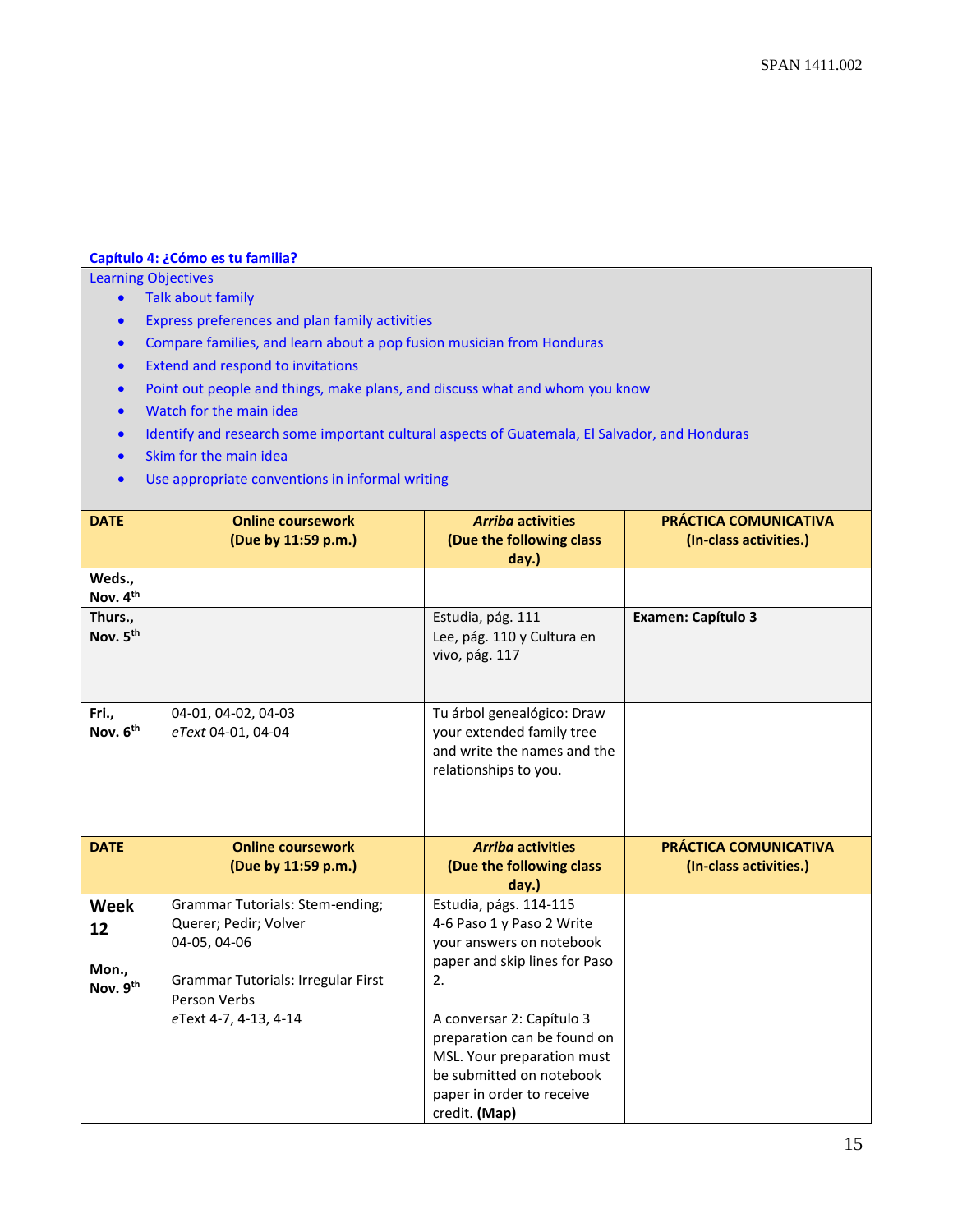| Tues.,<br>Nov. 10th                     |                                                                                                                                                             |                                                                                                                                                                                                                                                                                                            | A conversar 2: Capítulo 3<br>4-6 Pasos 1 y 2; 4-9; 4-15                                                             |
|-----------------------------------------|-------------------------------------------------------------------------------------------------------------------------------------------------------------|------------------------------------------------------------------------------------------------------------------------------------------------------------------------------------------------------------------------------------------------------------------------------------------------------------|---------------------------------------------------------------------------------------------------------------------|
| Weds.,<br>Nov. 11 <sup>th</sup>         | Grammar Tutorials: Personal a; Direct<br>Object Pronouns; Placement of Direct<br><b>Object Pronouns</b><br>04-09, 04-10, 04-11                              | Lee, págs. 119 y 120                                                                                                                                                                                                                                                                                       |                                                                                                                     |
| Thurs.,<br>Nov. 12th                    | 04-13; 04-14; 04-19, 04-20, 04-21, 04-<br>22<br>eText 4-23; 4-24; 4-25                                                                                      | Estudia, pág. 127<br>Lee, pág. 126<br>Lee Letras y sonidos, pág.<br>128                                                                                                                                                                                                                                    | Vocabulary & Verb Quiz 5 (p. 111)<br>First 10 minutes of class<br>4-28; 4-19, 4-25<br><b>Participation Points 8</b> |
| Fri.,<br>Nov. 13th                      | <b>Grammar Tutorials: Demonstrative</b><br>Adjectives; Demonstrative Pronouns;<br><b>Neuter Demonstrative Pronouns</b><br>04-25, 04-26, 04-27, 04-36, 04-37 | Lee, pág. 130                                                                                                                                                                                                                                                                                              |                                                                                                                     |
| <b>DATE</b>                             | <b>Online coursework</b><br>(Due by 11:59 p.m.)                                                                                                             | <b>Arriba activities</b><br>(Due the following class<br>day.)                                                                                                                                                                                                                                              | PRÁCTICA COMUNICATIVA<br>(In-class activities.)                                                                     |
| <b>Week</b><br>13<br>Mon.,<br>Nov. 16th |                                                                                                                                                             |                                                                                                                                                                                                                                                                                                            |                                                                                                                     |
| Tues.,<br>Nov. 17th                     |                                                                                                                                                             |                                                                                                                                                                                                                                                                                                            | Una invitación, pág. 128<br>4-27, 4-28 Paso 2                                                                       |
| Weds.,<br>Nov. 18th                     | Grammar Tutorials: Saber & Conocer;<br>Extra Practice: Saber & Conocer<br>04-32, 04-33, 04-35                                                               | Lee, pág. 132<br>4-32 Pasos 1 y 2 For Paso 2<br>write your answers on<br>notebook paper and skip<br>lines.<br>Taller, pág. 144 (A escribir 3<br>preparation)<br>Lee, págs. 135-136 Saber y<br>conocer<br>4-37 Pasos 1 y 2. For Pasos 2<br>and 3 write your answers on<br>notebook paper and skip<br>lines. |                                                                                                                     |
| Thurs.,<br>Nov. 19th                    |                                                                                                                                                             |                                                                                                                                                                                                                                                                                                            | A escribir 3 (20 minutes)<br>4-35; 4-36<br><b>Participation Points 9</b>                                            |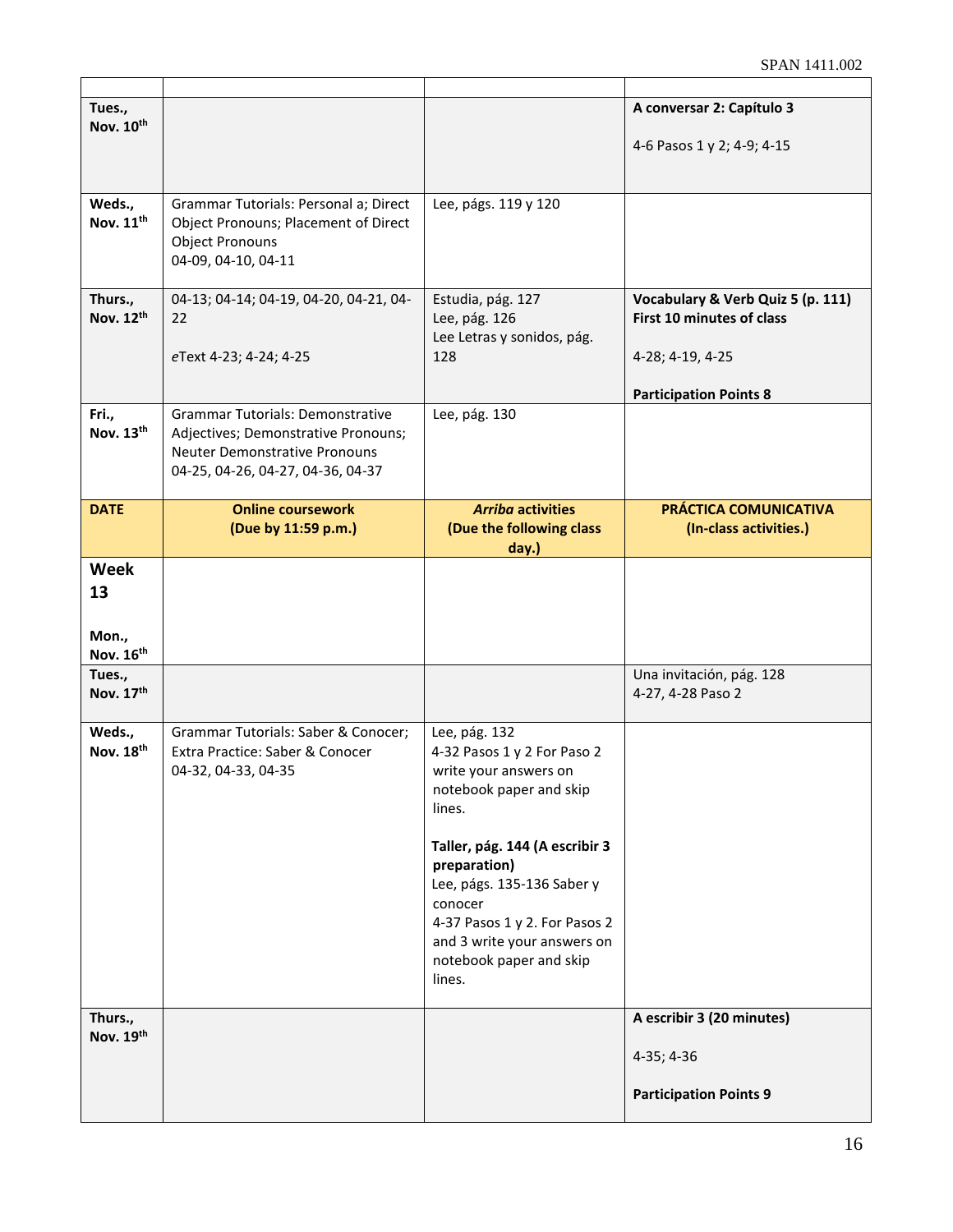| Fri.,<br>Nov. 20th                                     |                                                                                        |                                                                                                                                                                                                              |                                                                                                                           |
|--------------------------------------------------------|----------------------------------------------------------------------------------------|--------------------------------------------------------------------------------------------------------------------------------------------------------------------------------------------------------------|---------------------------------------------------------------------------------------------------------------------------|
| <b>DATE</b>                                            | <b>Online coursework</b><br>(Due by 11:59 p.m.)                                        | <b>Arriba activities</b><br>(Due the following class                                                                                                                                                         | PRÁCTICA COMUNICATIVA<br>(In-class activities.)                                                                           |
| Week<br>14<br>Mon.,                                    | Extra Practice: Conjugation of Stem-<br>changing Verbs<br>04-29, 04-30<br>04-43, 04-44 | day.)                                                                                                                                                                                                        |                                                                                                                           |
| Nov. 23rd                                              |                                                                                        |                                                                                                                                                                                                              |                                                                                                                           |
| Tues.,<br>Nov. 24th                                    |                                                                                        |                                                                                                                                                                                                              | Vocabulary & Verb Quiz 6 (p. 127)<br><b>First 10 minutes of class</b><br>Cultura: Guatemala, El Salvador,<br>Honduras     |
| Weds. $-$<br>Fri.,<br>Nov. 25th<br>$-27$ <sup>th</sup> | <b>Thanksgiving Break</b>                                                              | <b>Thanksgiving Break</b>                                                                                                                                                                                    | <b>Thanksgiving Break</b>                                                                                                 |
| <b>DATE</b>                                            | <b>Online coursework</b><br>(Due by 11:59 p.m.)                                        | <b>Arriba activities</b><br>(Due the following class<br>day.)                                                                                                                                                | PRÁCTICA COMUNICATIVA<br>(In-class activities.)                                                                           |
| Mon.,<br>Nov. 30th                                     |                                                                                        | Lee pág. 140<br>4-43; 4-44<br>4-46; 4-47; 4-48<br>A conversar 3: Capítulo 4<br>preparation can be found on<br>MSL. Your preparation must<br>be submitted on notebook<br>paper in order to receive<br>credit. |                                                                                                                           |
| Tues.,<br>Dec. 1st                                     |                                                                                        |                                                                                                                                                                                                              | A conversar 3: Capítulo 4<br>A escribir 3 Revisions due<br>4-24; 4-25; 4-26<br>4-27 Paso 2<br>Saber y conocer<br>$4 - 39$ |
| Wed.,<br>Dec. 2nd                                      |                                                                                        |                                                                                                                                                                                                              |                                                                                                                           |
| Thurs.,<br>Dec. 3rd                                    | <b>LAST CLASS DAY</b>                                                                  | <b>LAST CLASS DAY</b>                                                                                                                                                                                        | Examen: Capítulo 4                                                                                                        |
| Fri.,<br>Dec. 4th                                      |                                                                                        |                                                                                                                                                                                                              |                                                                                                                           |

**Oral Final Exam: Thursday, December 10, 2020, 9:00 a.m. – 10:00 a.m.**